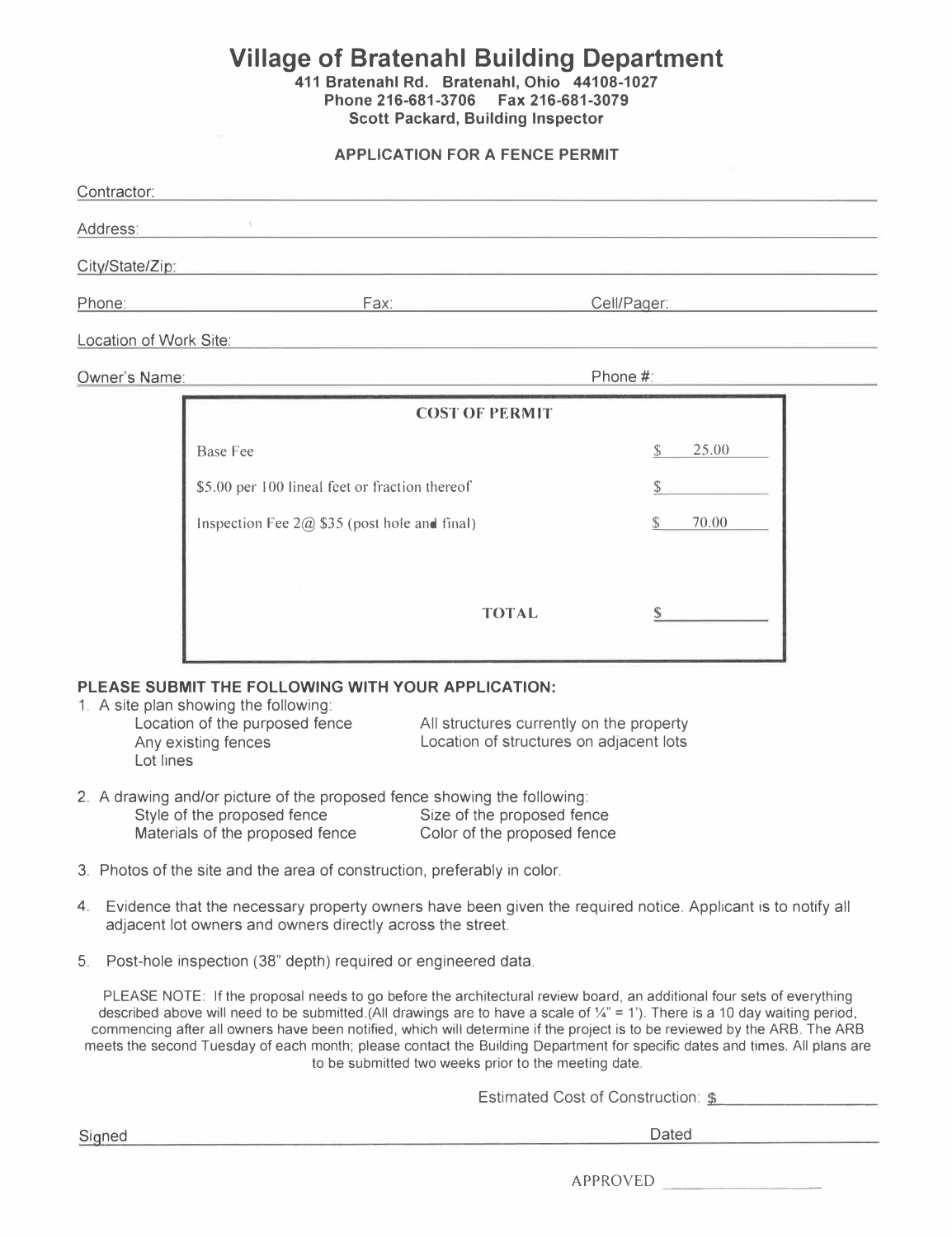### 1171.06 PERMIT AND INSPECTION.

(a) No fence or wall shall be erected or constructed until an application therefor has been filed with the Building Commissioner, accompanied by evidence that adjoining property owners and any property owner directly across the street from the property on which the proposed fence or wall is to be erected or constructed have been given at least ten (10) days written notice of the proposed application. Such notice shall include a drawing which adequately represents the location of the proposed fence or wall, the height of same and its design, materials and color. The notice shall be deemed given when delivered personally or three (3) days after having been posted, certified U.S. mail, return receipt requested to the residence address of the person to whom notice is required to be given.

(b) The Building Commissioner shall review each application to determine its compliance with this Chapter. No permit shall be issued before the notice period described in Section  $\frac{1171.06(a)}{1171.06(a)}$ has expired. In any case where the Building Commissioner has determined that the submission may not comply with the regulations hereunder or where a party to whom notice is required to be given has filed an objection, the Building Commissioner shall refer the application to the Architectural and Design Review Board for review and comment and so notify the applicant and any party filing an objection. If such Board does not approve of such application, the Building Commissioner shall not issue the permit.

(c) Each property owner shall determine property lines and ascertain that the fence thus constructed does not deviate from the plans as approved by the Building Commissioner does not encroach upon another lot or parcel of land.

(d) The Village shall furnish such inspection as is deemed necessary to determine that the fence is constructed in accordance with plans submitted for permit, provided, however, that the issuance of such permit by the Village shall not be constructed to mean the Village has determined the fence is not encroaching upon another lot, nor shall it relieve the property owner of the duty imposed on him/her herein.

(Ord. 3054. Passed 1-17-01.)